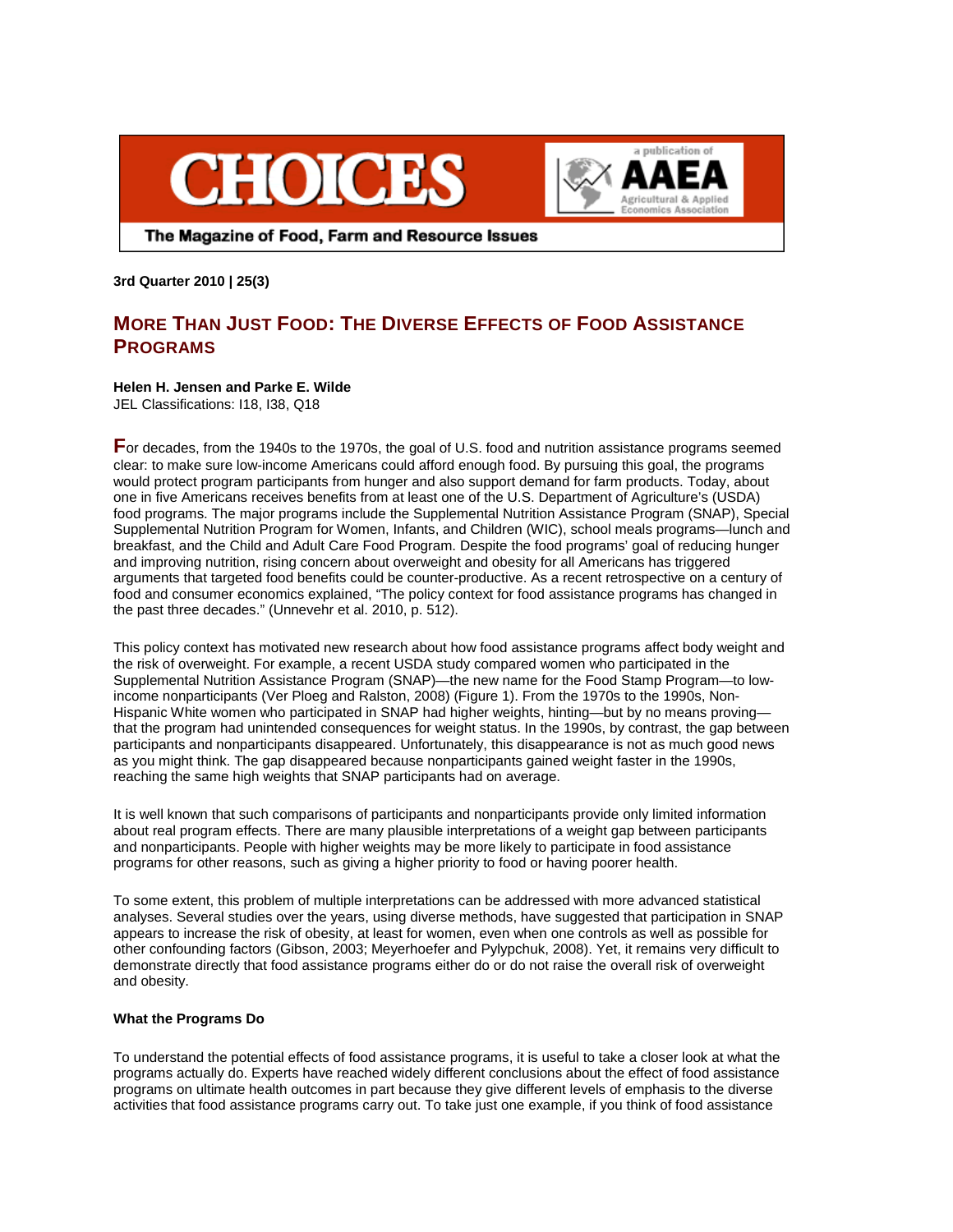programs mainly as a way to increase total food intake, you may be more worried about the effect on obesity. On the other hand, if you think of food assistance programs mainly as a way of assuring a reliable and steady source of food, less subject to the "boom and bust" cycles of hunger and food insecurity, you may be more optimistic that the programs will reduce the risk of obesity.

Consider the following five major activities of food assistance programs, which could affect weight status in surprisingly diverse ways, both favorable and unfavorable. The research literature has long studied some of these program activities, while research on others has just begun.



# *Permit Participants to Acquire More Food*

SNAP benefits per participant per month in 2009 averaged \$124, which must by law be spent only on eligible food and beverages from authorized retailers. Of course, the participants would have had to spend money on food even in the absence of the program, so not all of these SNAP benefits represent an additional increase in food spending. Assuming that 20% of the benefits are truly additional, beyond what would have occurred anyway, the program increased food expenditures by about \$25 per person per month on average. The WIC program provides a package of supplementary foods to eligible low-income women, infants, and young children. The levels and types of foods are chosen to enhance the amount of available foods and nutrients consistent with current scientific evidence. School-age children from low-income families are eligible for free or reduced price meals through the National School Lunch Program and School Breakfast Program.

These programs substantially increase the total food resources available to low-income families. The proportional impact on actual food intake in terms of food energy—calories—is much smaller, because the increased food resources allow families to prioritize many aspects of food quality and desirability beyond just quantity of calories. Nevertheless, either explicitly or implicitly, the argument that food assistance programs contribute to obesity usually hinges on the belief that these additional food resources may in combination be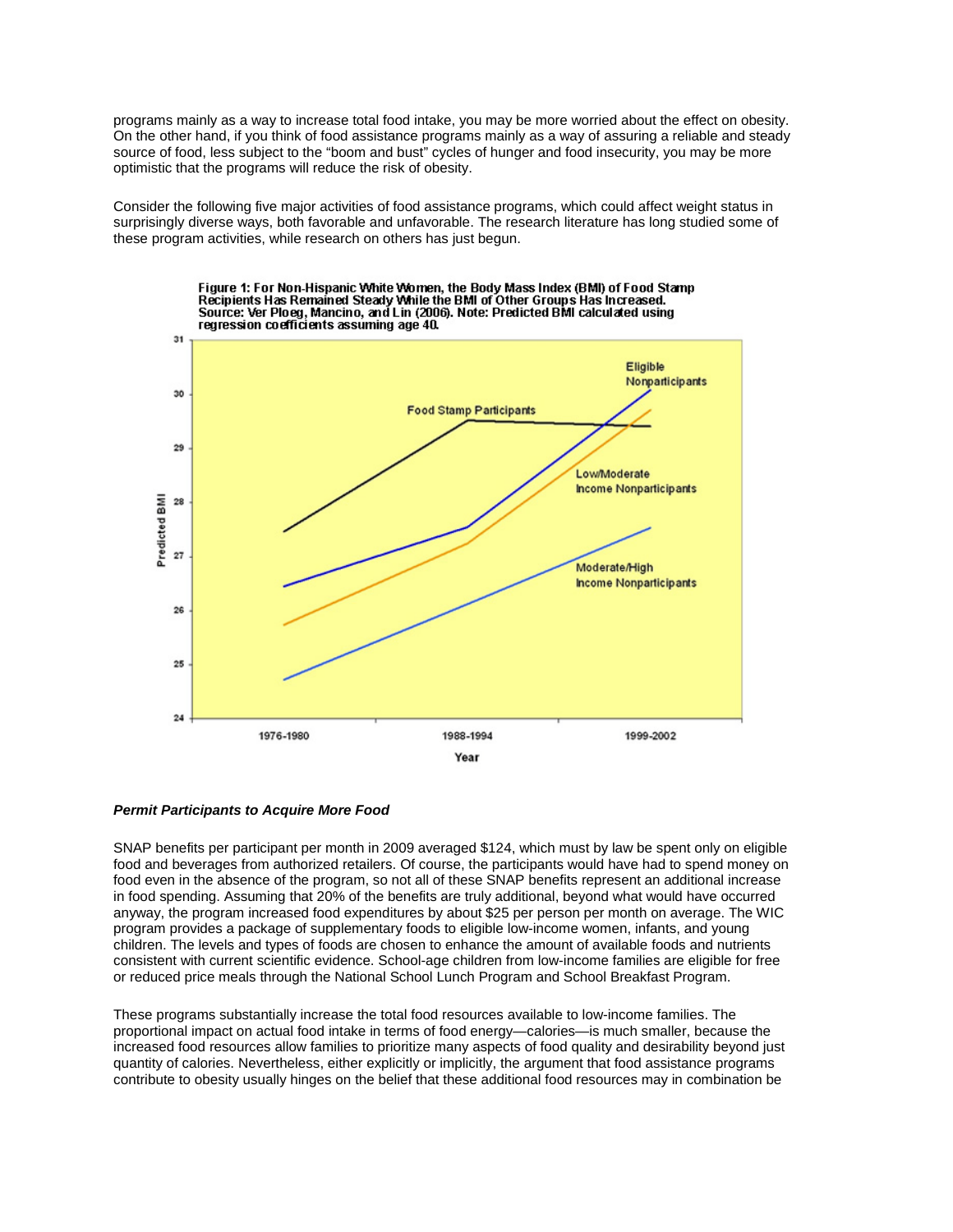more than participants need to maintain energy balance.

# *Place Limits on What Food Can Be Purchased*

Many food assistance programs are accompanied by rules or restrictions about what foods can be purchased or acquired through the program. The WIC program, for example, specifies quite narrowly the package of items that may be included, based on the pregnancy status and breastfeeding practice of mothers, and on the age of the infant or child. Originally, the foods in the package were chosen specifically because of the extra protein and a limited set of target micronutrients they provide. More recently, the package has been revised to consider the problem of over-nutrition as well as under-nutrition. For example, the amount of fruit juice and cheese has been reduced, the type of milk is restricted to low fat or skim milk for participants over one year old, and a new fruit and vegetable benefit has been added.

The school meals programs, similarly, include a requirement that links the meal menus to the federal government's Dietary Guidelines for Americans. However, the requirements are currently loose enough that an active debate continues about the role of these programs during this period of rising rates of childhood obesity (Ralston et al. 2008). New recommendations under consideration would require offering foods that have reduced saturated fat, are low in sodium, are rich in whole grains and include a variety of fruits and vegetables (Institute of Medicine, 2009). At the same time, calories offered would need to fall within a minimum/maximum range determined by age. Current regulations specify a minimum level of calories offered.

SNAP, by contrast, is sometimes described as if it provides no constraints on the healthfulness of the foods that can be purchased. Cigarettes and alcohol are forbidden, along with paper goods and other non-food products, but otherwise most foods and beverages in the grocery store are eligible. Early research found that program benefits were associated with increased consumption of discretionary fats and added sugars, but not significantly increased consumption of fruits and vegetables (Ver Ploeg and Ralston, 2008). While some have proposed that SNAP benefits could be restricted to a narrower list of foods, these proposals have not been able to overcome the concern that making the program more restrictive would discourage participation by eligible low-income people. SNAP does have one important food restriction, which has received more attention recently. Because the program benefits are restricted to foods that are intended for consumption at home—or at least off the retailer's premises—SNAP tends to increase grocery purchases at the expense of restaurant or away-from-home purchases (Wilde, Troy, and Rogers, 2009).

## *Provide Nutrition Education and Promote Healthy Eating*

Nutrition education has long been a central component of the WIC program and is a required part of WIC services. Although the main activity of SNAP is to provide benefits to support food purchases, nutrition education has become an increasingly important secondary activity in state SNAP agencies. In this voluntary component of SNAP, states may propose a nutrition education plan to the federal government. Federal and state governments share the costs approximately equally. The federal contribution to nutrition education for SNAP participants grew from less than \$1 million in 1992 to more than \$270 million in 2007. In its guidance for state agencies conducting nutrition education, USDA's Food and Nutrition Service focuses on promoting specific behaviors, such as increased physical activity and increased fruit and vegetable consumption, which are associated with lower risk of obesity. Nutrition education offered through school programs in Team Nutrition and increased availability of fruits and vegetables in the school setting are designed to increase exposure to a variety of foods, promote healthy eating and, ultimately have an effect on reduced weight.

# *Affect Food Prices and Agricultural Markets*

Food assistance programs may affect food markets in ways that have implications for all low-income consumers, participants and nonparticipants alike. The WIC program, for example, has a small farmer's market promotion program, which is designed in part to encourage healthful alternative retail options in lowincome communities. Beyond these newer and small-scale efforts, the WIC purchases and rebates from infant formula manufacturers have the potential to increase the price of formula faced by non-WIC participants (Oliveira et al. 2005). Until recent changes in program benefits and formula rebates, the relative price difference in infant formula meant that the program benefit with formula feeding outweighed the program benefit received by nursing mothers and encouraged early use of formula feeding. Infant feeding practices that include increased practice and duration of breastfeeding are associated with reduced risk of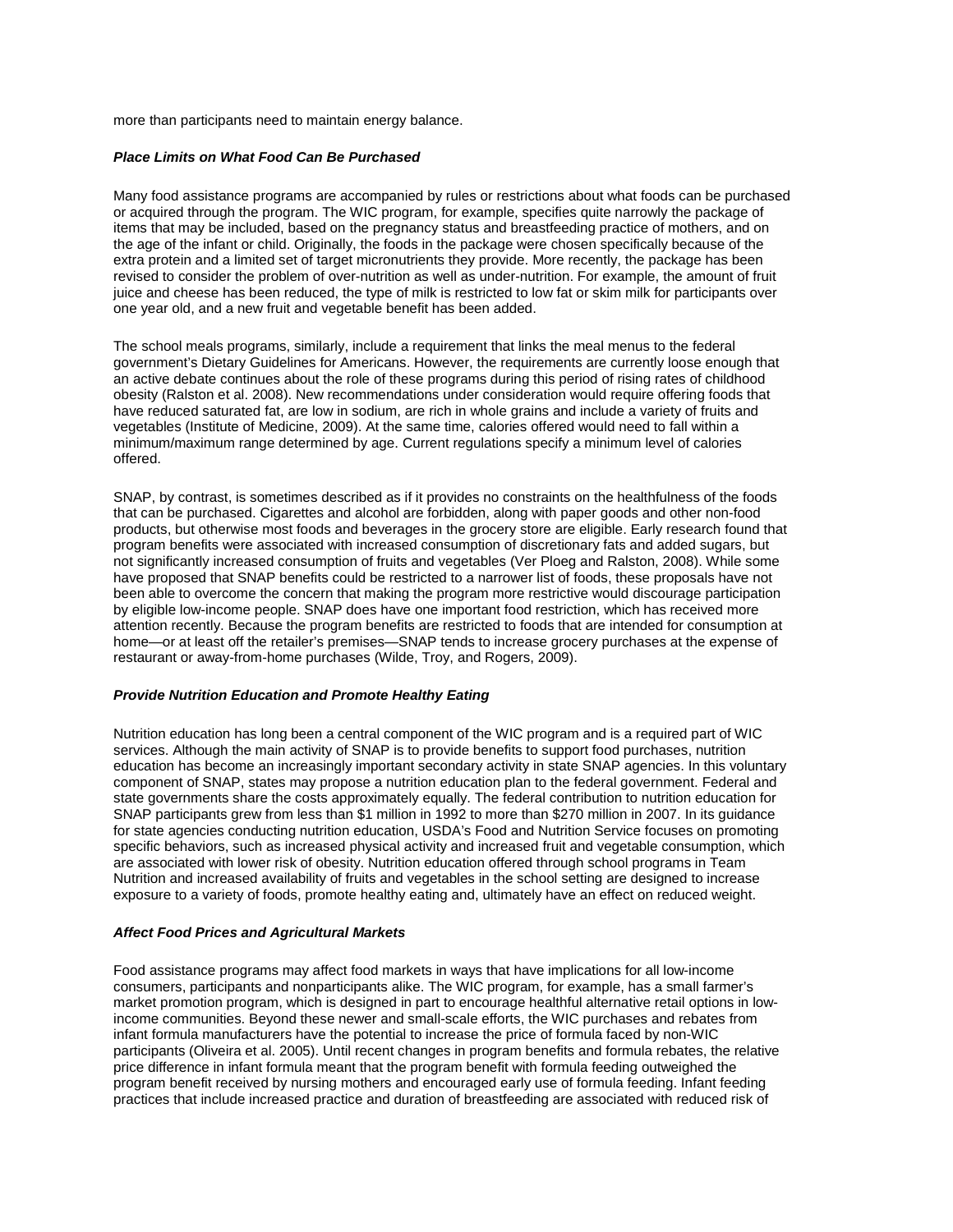illness and excessive weight gain later in childhood.

Other large food assistance programs, such as SNAP, operate on a large enough scale they could influence the overall economic viability of full-service grocery retailers in low-income neighborhoods. Recent research contemplated more specifically the possible effects of SNAP policy changes on agricultural markets. Alston et al. (2009) investigate whether restricting SNAP benefits to comparatively healthy products could increase the price of those products, thereby affecting the purchases of low-income nonparticipants. Alternatively, expanding the market for these products and increasing market access may increase their availability in some low-income markets.

## *Reduce Food Insecurity and Hunger*

Food assistance program participants tend to have higher rates of food insecurity and hunger than seemingly similar nonparticipants do. This finding has sometimes been called a "paradox," but it should not really be surprising. People who face greater concerns with food insecurity and hunger are more likely to undertake the effort to participate in food assistance programs. Recent research has intensified the effort to control for this type of self-selection, in order to measure the real effects of program participation. For example, Huffman and Jensen (2008) found that when one controlled as well as possible for self-selection, it no longer appeared that SNAP participants had higher rates of food insecurity.

The relationship between SNAP participation, food insecurity, and obesity is complex. Women in moderately food insecure households tend to have higher weights on average than women in food secure households. Results are less clear for men. The reason for this pattern is not entirely clear, though being food insecure may be related to "boom and bust" cycles in food intake, which could be related to weight gain.

Alternatively, being food insecure may require households to sacrifice healthy food choices in favor of less expensive and more fattening sources of calories. Or, some other characteristic of food insecure households, such as increased stress or reduced time for physical activity, may also be related to higher weights. SNAP participation might help in some ways to ameliorate this problem, by providing a reliable source of economic resources for food purchases. However, SNAP benefits received only once per month are typically exhausted or nearly exhausted long before the end of the month—the boom and bust cycle. It would be worthwhile to test more frequent benefit delivery, on a pilot basis, to see if this change protects participants from sporadic food insecurity and improves the healthfulness of food purchases late in the month.

# **An Opportunity for Change**

Food assistance programs do more than just provide food. They may increase resources for food spending, while at the same time providing nutrition education. They may limit purchases or regulate reimbursable foods and meals in ways that reduce the potential impact on weight gain. They may encourage healthy eating practices among children and have longer term consequences on improving food choices. They may influence food prices and food retail access in low-income neighborhoods. They may ameliorate food insecurity, or at least target resources toward the needs of people who are particularly at risk of food insecurity.

Determining whether food assistance programs have a direct or indirect effect on obesity is a complex issue. Many factors, both diet, physical, and contextual can influence the health outcome. Public programs have an opportunity to affect eating behaviors in a wide variety of ways, and at different times in the lives of participants. As new evidence emerges on food choices and eating behaviors that contribute to obesity, USDA is challenged to incorporate the evidence in designing programs that both promote healthy food choice and, at the same time, support efforts to ameliorate hunger. Despite the complexity, the challenge encourages research designed to focus more closely on the programs' distinct goals and activities in a way that actually provides more useful information for thinking about policy improvements.

### **For More Information**

Alston, J.M., Mullally, C.C., Sumner, D.A., Townsend, M., Vosti, S.A. (2009). Likely effects on obesity from proposed changes to the US Food Stamp Program. Food Policy, 34, 176-184.